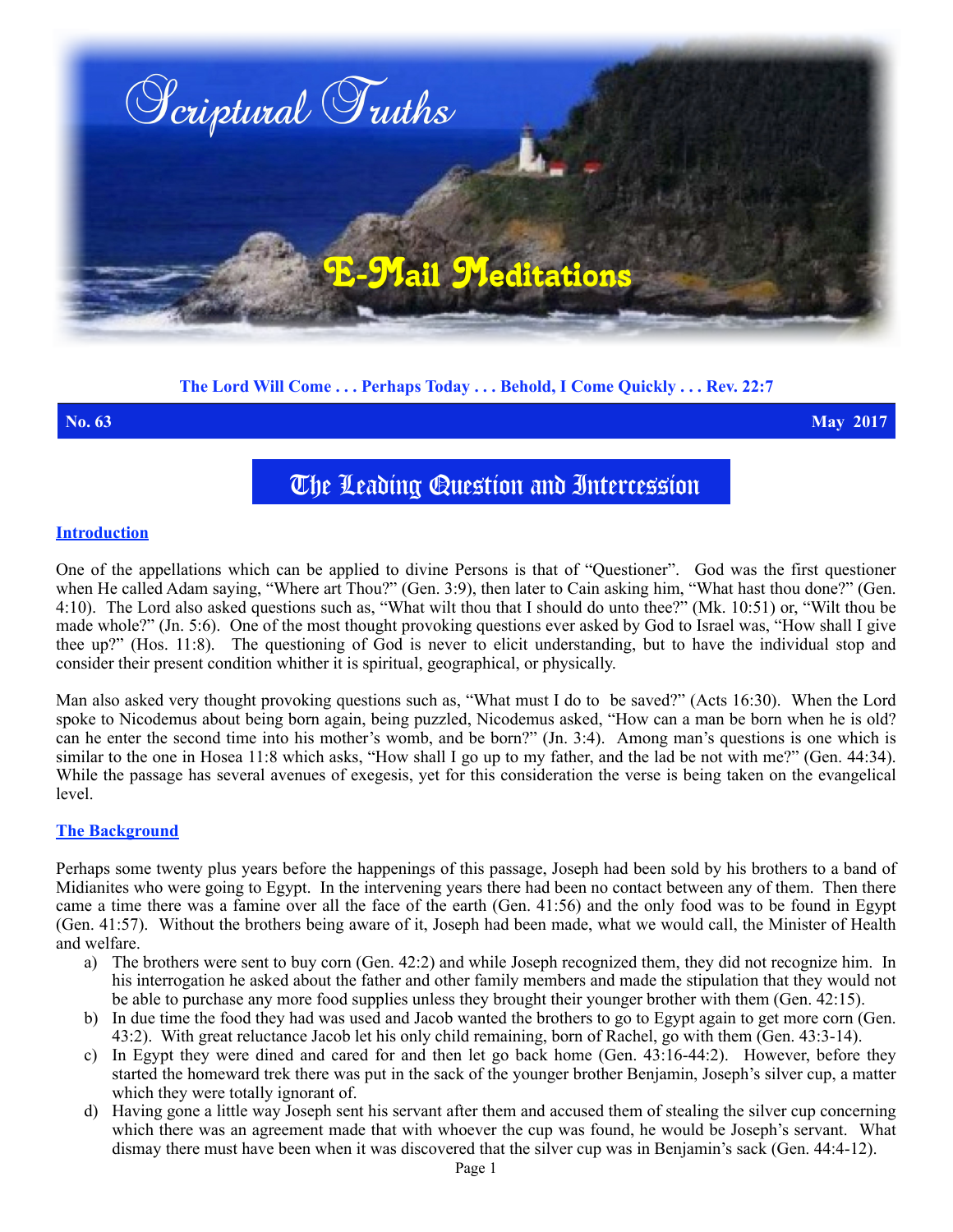- e) It was then two things occurred:
	- i) An intercession (Gen. 44:18-34)
	- ii) The question (Gen. 44:34)

# **The Question**

"How shall I go up to my father, and the lad be not with me?" (Gen. 44:34)

- a) The Lord told a parable about the prodigal son (Lk. 15:32) and it is easy to miss that which the elder son never did. One can imagine, he sat at the table every day and saw an empty seat where his brother used to sit and it meant nothing to him. He undoubtedly spoke to his father about the farm, etc., but we never read once of him going out of his way to find him, and we ask, "Where was the love?"
- b) Judah became the spokesman for the family and showed he was a changed man who loved his brother Benjamin and his father. Futhermore, he knew the love his father had for the lad and the sorrow it would bring to his heart if he never came back (Gen. 44:29, 31, 33). God has said, "I have no pleasure in the death of the wicked" (Ezek. 33:11), but is ever longing that all men would be saved. God is proclaiming through every death one is associated with, every severe illness one has, that it is time to be reconciled to God. Judah knew that the Father would wait with open arms and a heart filled with delight if the son came home. How wonderful are the words, "There is joy in the presence of the angels of God over one sinner that repenteth" (Lk. 15:10). It is not that the angels are rejoicing, but it is the God in whose presence they are who is rejoicing.
- c) There are many of us who know God as Father, but that which we must ask ourselves is, "How burdened, passionate am I concerning those who are unsaved of our loved ones?" Every day we see people, hundreds of them, some old, some young, white, yellow or black, men and women cultured and uncouth, wealthy or poor, yet every individual we see in life through television, or on video, are going to eternity. Every individual we hear, through radio, tape, iTunes, etc., is going to eternity. On average, every minute approximately 107 people die, or one every 1.78 seconds, every hour 6,390 people go into eternity, every day 153,000 people breath their last on earth. If I ever had a series of Gospel meetings I would have, if possible, a banner across the platform and on it would be written, "Heaven or Hell for eternity-*where*?". What anguish to know that I am banished from the presence of God for all eternity, no light, no hope. How then can I, who am saved, not plead with God on their behalf, saying, "How shall I go up if the lad not be with me?" (Gen. 44:34)

## **The Intercession**

It was in the awareness of the dreadfulness of that which lay ahead Jacob began the most serious prayer he possibly ever made. As it is read one can feel the deep pathos and urgency in his words because:

- a) Of the seriousness of the situation. There is nothing superfluous here, no patronizing, no minimizing.
- b) The unity of the family is at stake and there was danger of it being broken forever.
- c) Time was of the essence for to plead the case.
- d) If he failed and no kindness was shown by the "man", Benjamin would be a slave in a distant land as long as life lasted.

This was actual prayerful intercession for Judah felt in himself the danger Benjamin was in.

- a) The Lord wept over Jerusalem saying, "O Jerusalem, Jerusalem . . . how often would I have gathered thy children together, even as a hen gathereth her chickens under her wings, and ye would not!" (Matt. 23:37). It was the unveiling of the burden of His heart, longing for their repentance. The Lord knew the dark days of death and destruction which would come in a few years under the Romans, many of those in that city that night would be slaughtered and perish in Hell eternally.
- b) When on the cross He prayed, "Father, forgive them; for they know not what they do" (Lk. 23:34). Full well the Lord knew that there was such a mixture of spiritual understanding around the cross. There were some who hated Him, some were pagan, some were without feeling, yet all were going to eternity. How did He pray for them, casually or with fervency?
	- i) Judah (Gen. 44:18) was pleading for one person and for them the worst that could happen was a lifetime of slavery. Those we ought to have a burdened prayer for are not going to die and that is it. Furthermore, the duration of the individual in Hell is not the same as their duration on earth. They will not be playing golf or having a drink with their buddies. They will be in blackness of darkness, in unspeakable emotional and physical pain with memories of times they rejected the gospel. They will know there will never be any escape, there will never be heard again the gospel verse, "Come unto me and be ye saved". All hope gone forever if they die as they are in their sins (Jn. 8:24).